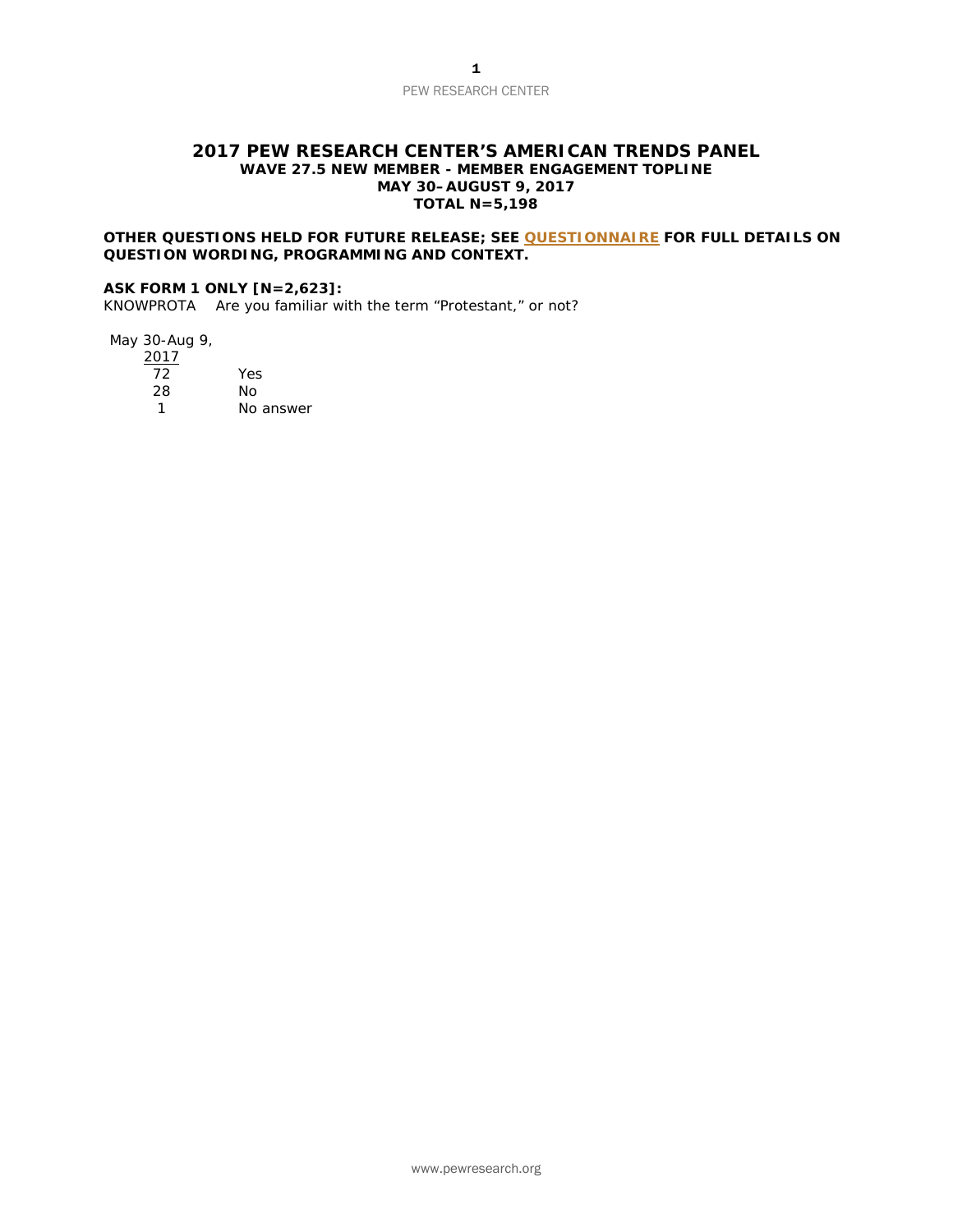#### **ASK IF FAMILIAR WITH PROTESTANT IN KNOWPROTA:**

KNOWPROTB Just in your own words, what does the term "Protestant" mean?

### **BASED ON TOTAL IN FORM 1 [N=2,623]**

### **NOTE: RESULTS DO NOT SUM TO 100% BECAUSE MULTIPLE RESPONSES WERE PERMITTED**

May 30-Aug 9,

| 2017           |                                                                                                       |
|----------------|-------------------------------------------------------------------------------------------------------|
| 32             | Not Catholic/Christians who are not Catholic/Christians who do not follow the<br>Pope                 |
| 12             | Protestantism is a type of Christianity (generic) or one who holds Christian beliefs                  |
| 4              | Reformation/reform/reformers                                                                          |
| 3              | Reference to Martin Luther                                                                            |
| 3              | Protestantism is a type of religion/a set of beliefs                                                  |
| 3              | Offered examples of denominations (e.g., Methodist, Baptist, etc.)                                    |
| $\overline{2}$ | Protestant means someone who protests                                                                 |
| 2              | Bible/Bible-based                                                                                     |
| 1              | Believer/one who believes in God or higher power                                                      |
| 1              | Western/Western Christian/Western European churches                                                   |
| 1              | Liberal/moderate/progressive/open/modern                                                              |
| 1              | Direct, personal relationship with God (no intermediaries)                                            |
| 1              | Conservative/strict/separatist/fundamentalist                                                         |
| 1              | One who protests against government, restrictions on religion, established or<br>traditional religion |
| 1              | Someone who follows their own beliefs or is not religious                                             |
| 1              | Salvation through faith alone                                                                         |
| 1              | Divorce/Protestants allow divorce/Protestants split from Catholicism over divorce<br>rules            |
| $<$ 1          | Similar to Catholic/type of Catholic                                                                  |
| < 1            | Evangelical/born again                                                                                |
| $<$ 1          | One who protests against the Church of England                                                        |
| < 1            | Someone who proselytizes or evangelizes                                                               |
| < 1            | White/White Anglo Saxon                                                                               |
| $<$ 1          | Protestant means someone who belongs to a Protestant church                                           |
| $<$ 1          | Indulgences                                                                                           |
| $<$ 1          | References to oneself (e.g., 'I am a Protestant')                                                     |
| 2              | Other                                                                                                 |
| 1              | Don't know                                                                                            |
| 9              | Refused                                                                                               |
| 28             | No, not familiar with the term 'Protestant' (in KNOWPROTA)                                            |
| 1              | Refused to say whether familiar with term 'Protestant' (in KNOWPROTA)                                 |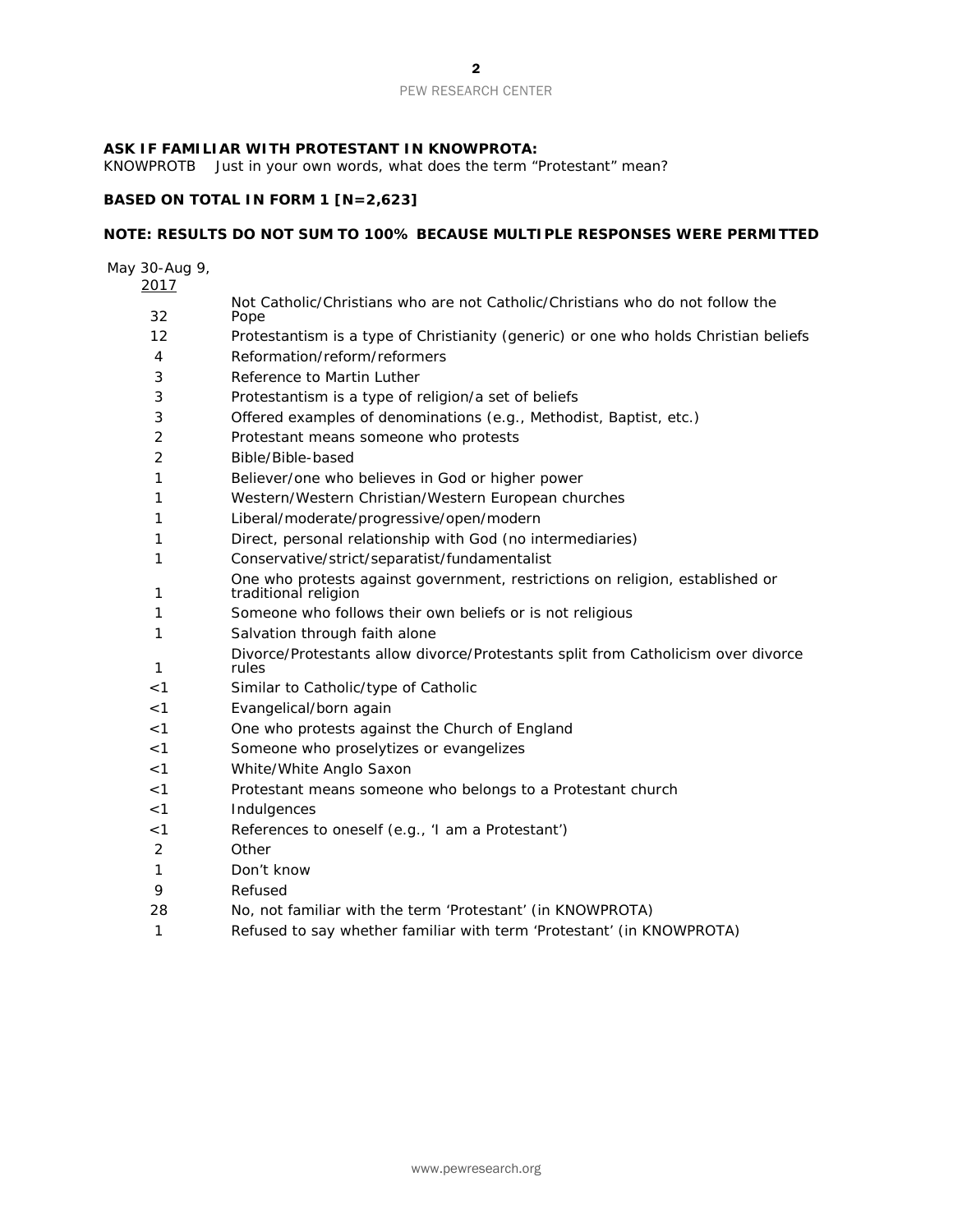#### **ASK FORM 1 IF CHRISTIAN [N=1,691]:**

SOLAFIDES Which statement comes closer to your view, even if neither is exactly right? **[RANDOMIZE]**

May 30-Aug 9,

2017

- 62 Both good deeds and faith in God are necessary to get into heaven
- 36 Faith in God is the only thing that gets people into heaven
- <[1](#page-2-0) Undesignated<sup>1</sup><br>2 No answer
- No answer

#### **ASK FORM 1 IF CHRISTIAN [N=1,691]:**

SOLASCRIP Which statement comes closer to your view, even if neither is exactly right?

May 30-Aug 9,

2017

| 37            | The Bible provides all the religious guidance Christians need          |
|---------------|------------------------------------------------------------------------|
|               | In addition to the Bible, Christians also need religious guidance from |
| 60            | church teachings and traditions                                        |
| $<$ 1         | Undesignated <sup>2</sup>                                              |
| $\mathcal{P}$ | No answer                                                              |

#### **ASK FORM 2 ONLY [N=2,575]:**

KLUTHER As far as you know...What was the name of the person whose writings and actions inspired the Protestant Reformation? **[RANDOMIZE "MARTIN LUTHER," "THOMAS AQUINAS," AND "JOHN WESLEY"]** 

May 30-Aug 9,

- - $\frac{2017}{67}$ 67 Martin Luther (*Correct)*
	- 10 Thomas Aquinas
	- 16 John Wesley
	- 6 Not sure<sup>[3](#page-2-2)</sup>
	- 1 No answer

# **ASK FORM 1 ONLY [N=2,623]:**

When you think of Catholics and Protestants **TODAY**, are they religiously more similar than they are different, or are they religiously more different than they are similar?

May 30-Aug 9,

 $\overline{a}$ 

| <u>2017</u> |                                                  |
|-------------|--------------------------------------------------|
| 61          | Religiously more similar than they are different |
| 36          | Religiously more different than they are similar |
|             | No answer                                        |

- "undesignated" is used to denote those respondents who did not receive the question even though they should have received it.
- <span id="page-2-1"></span><sup>2</sup> For some questions asked of a subset of eligible respondents and filtered on previous questions subject to backcoding, the term "undesignated" is used to denote those respondents who did not receive the question even though they should have received it.

<span id="page-2-0"></span><sup>&</sup>lt;sup>1</sup> For some questions asked of a subset of eligible respondents and filtered on previous questions subject to backcoding, the term

<span id="page-2-2"></span><sup>&</sup>lt;sup>3</sup> "Not sure" only displayed if respondent originally skipped the question.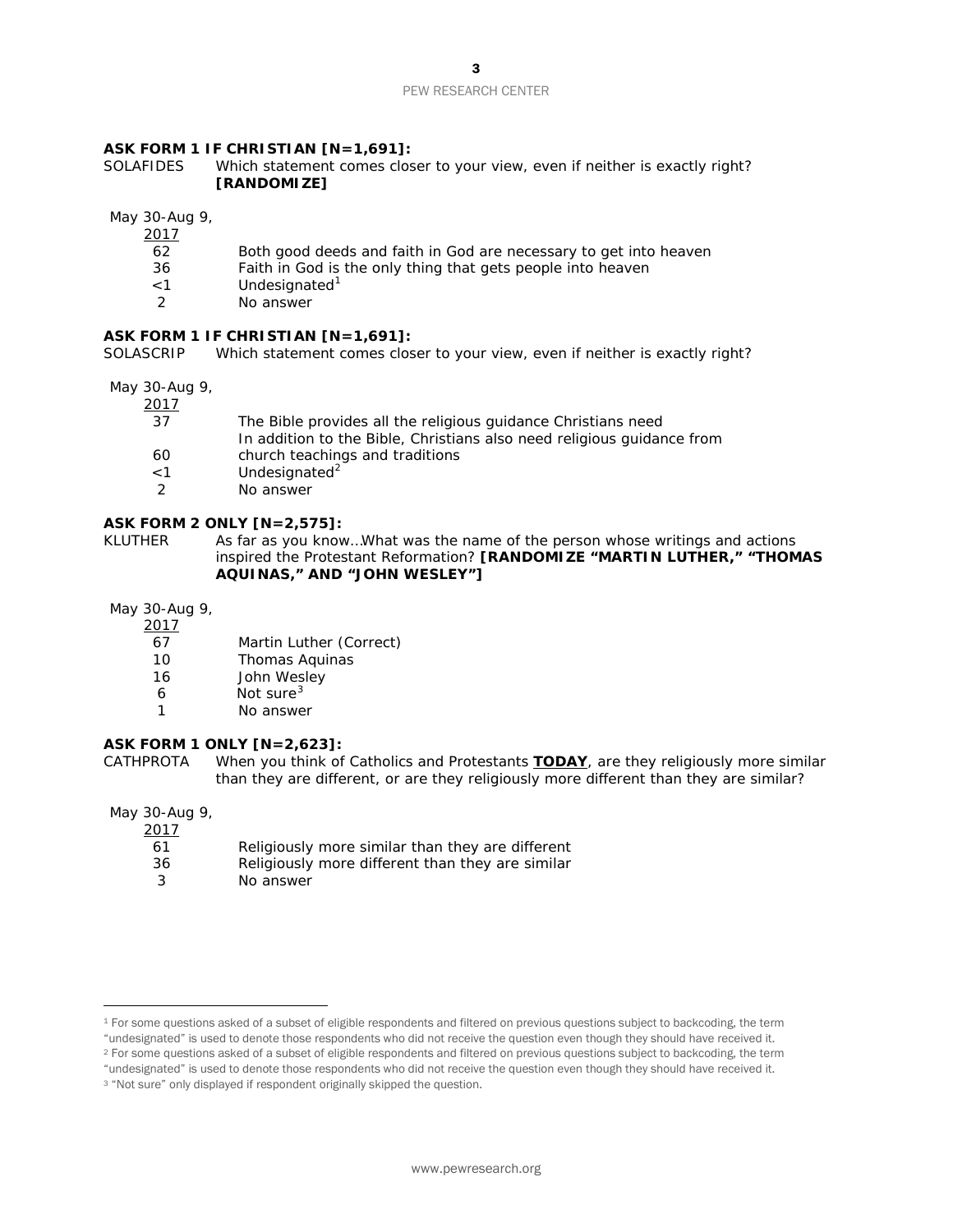## **ASK IF R SAYS MORE SIMILAR IN CATHPROTA [N=1,785]:**

CATHPROTB1 Just in your own words, what is the most important way in which Catholics and Protestants today are religiously similar?

## **NOTE: RESULTS DO NOT SUM TO 100% BECAUSE MULTIPLE RESPONSES WERE PERMITTED**

| May 30-Aug 9,  |                                                                            |
|----------------|----------------------------------------------------------------------------|
| 2017           |                                                                            |
| 55             | <b>NET Beliefs</b>                                                         |
| 20             | Believe in/worship the same God or one God                                 |
| 18             | Both worship/believe in Jesus Christ; believe that Jesus is Son of God     |
| 10             | Belief in the Resurrection/salvation through Christ                        |
| 8              | Believe in/follow the same/similar Bible/text                              |
| 3              | Believe in/worship the Trinity                                             |
| 5              | Other similar beliefs                                                      |
| $\overline{2}$ | Similar concept of heaven/hell/afterlife                                   |
| $\mathcal{I}$  | <b>Follow Ten Commandments</b>                                             |
| < 1            | Belief in salvation through grace/salvation as a gift                      |
| < 1            | Personal relationship with God/Jesus                                       |
|                | Other similar beliefs (e.g. angels, Judgment Day, virgin birth, concept of |
| $\overline{c}$ | sin/punishment, etc.)                                                      |
| 5              | Similar beliefs, nonspecific (e.g. "same beliefs")                         |
| 9              | <b>NET Practices</b>                                                       |
| $\overline{7}$ | Similar rituals/practices                                                  |
| $\overline{2}$ | Attend church/both have weekly services                                    |
| 1              | Prayer                                                                     |
| $\mathcal{I}$  | <b>Both observe Communion</b>                                              |
| $\mathcal{I}$  | Similar services (content)                                                 |
| < 1            | Observe the same holidays                                                  |
| $\mathcal I$   | Similar rituals/practices, other (e.g. baptism, tithing, etc.)             |
| $\overline{2}$ | Similar rituals/practices, nonspecific (e.g., "same rituals")              |
| 3              | Both active in community service/helping others/good works                 |
| 14             | <b>NET Other</b>                                                           |
| 5              | <b>Both Christian</b>                                                      |
| 3              | Similar values/morals                                                      |
| 7              | Other                                                                      |
| 1              | Tolerance/loving neighbors/golden rule                                     |
| 1              | Most religions are similar/they just are                                   |
| 1              | Similar on social/political issues                                         |
| 1              | Becoming more modern/liberal/less rigid                                    |
| $\mathcal I$   | Faith                                                                      |
|                | Similar beginnings/history (e.g. lineage of Abraham, branches of the same  |
| 1              | religion)                                                                  |
| 3              | Other, negative traits                                                     |
| 1              | Intolerant/strict/rigid/outdated                                           |
| $<$ 1          | Both hypocritical/liars                                                    |
| 1              | Other negative similarities                                                |
| 1              | Provided difference instead of similarity                                  |
| 2              | Unclear/uncodeable                                                         |
| 5              | Not sure/don't know                                                        |

**No answer/refused**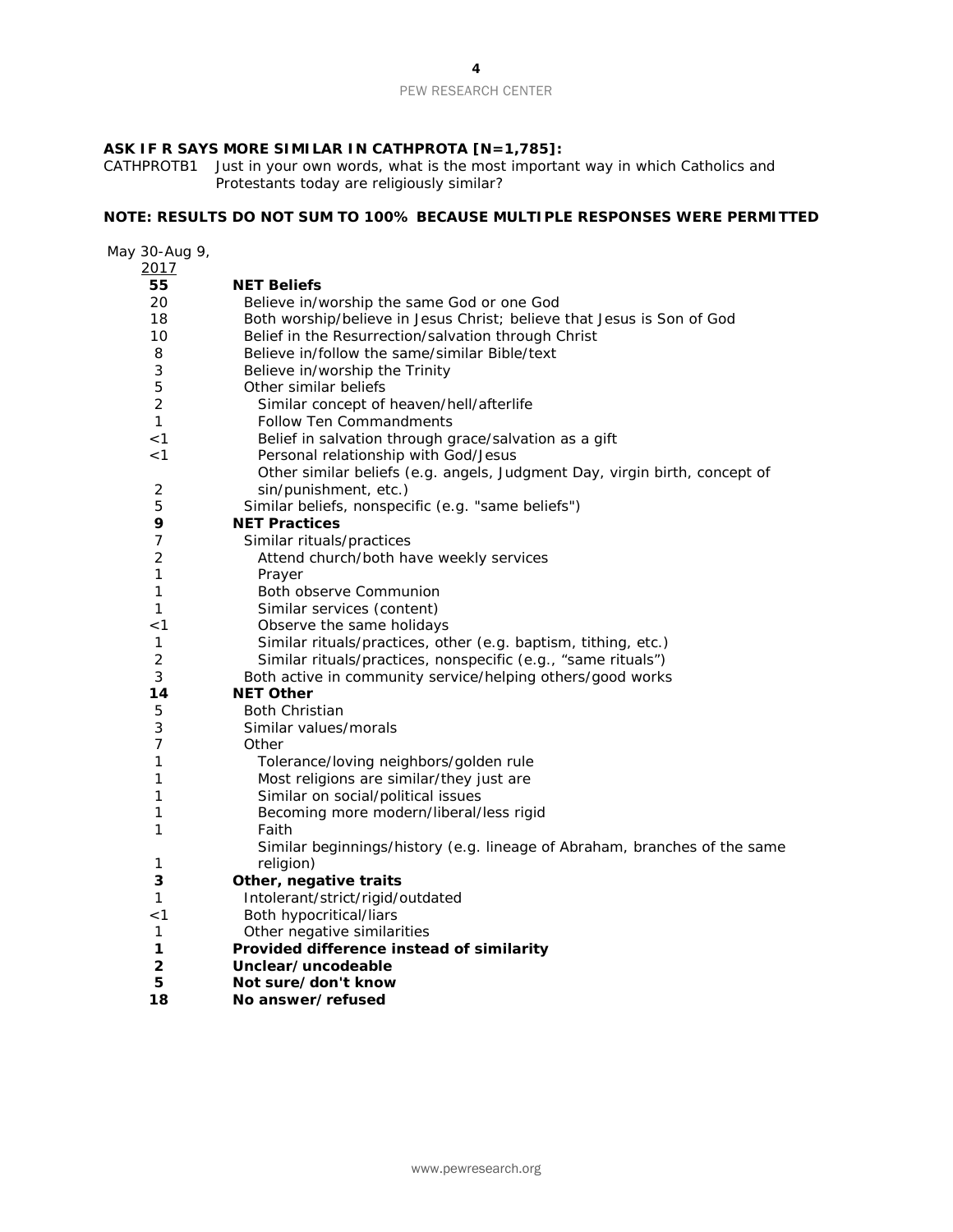#### **ASK IF R SAYS MORE DIFFERENT IN CATHPROTA [N=722]:**

CATHPROTB2 Just in your own words, what is the most important difference between Catholics and Protestants today?

#### **NOTE: RESULTS DO NOT SUM TO 100% BECAUSE MULTIPLE RESPONSES WERE PERMITTED**

May 30-Aug 9, **NET Beliefs** 9 Views of Mary/saints/statues<br>7 Views of the pope Views of the pope Nature of relationship with God/Jesus (e.g. personal vs. through a priest/mediator) Different beliefs on salvation (e.g. grace vs. good works) 3 Believe in/worship different God<br>2 Views and roles of cleroy: celibac 2 Views and roles of clergy; celibacy requirements<br>5 Other different beliefs 5 Other different beliefs<br>2 Different understand *Different understandings/interpret actions of the Bible/holy text Different beliefs, other (e.g. concept of sin, forgiveness) Different beliefs on Trinity; one believes, one does not <1 Belief in Purgatory/different beliefs in afterlife* Different beliefs, nonspecific (e.g. "different beliefs") **NET Practices** Different prayer practices Different confession practice (e.g. through a priest vs. direct to God) Different rituals/practices, other (e.g. confirmation, Sunday School/CCD, marriage) Different rituals/practices, nonspecific (e.g. "different practices") *Different services (content, liturgy) Different Communion practices/belief in transubstantiation Different rituals/practices, other (e.g. confirmation, Sunday School/CCD, marriage) Different baptism practice* **Other**  Different social/political views *Different social/political views, other Different views on birth control Different views on abortion Different views on divorce* Other differences *Catholicism more strict/rigid/rule-based than Protestantism Different church structure/hierarchy/institutional practices How they live their lives; how they incorporate God or religion into daily life Catholics have more of a focus on tradition/ceremony All religions are different/they just seem different Catholics more tolerant/open-minded Protestants more tolerant/open-minded Protestantism more strict/rigid/rules-based than Catholicism* **Provided a similarity instead of a difference/there is no difference Unclear/uncodeable Not sure/don't know No answer/refused**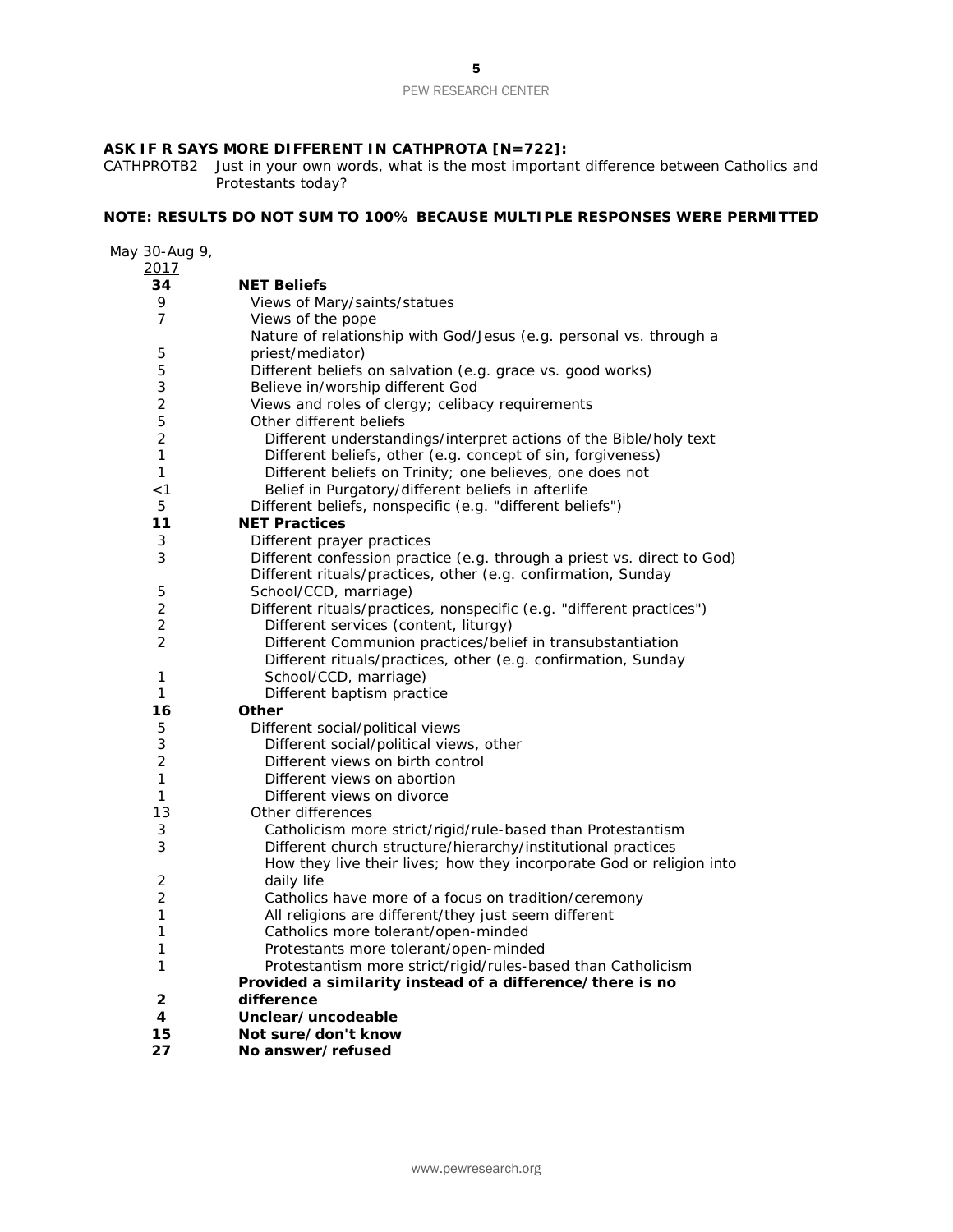#### **ASK FORM 2 ONLY [N=2,575]:**

BELIEVE Which of the following, if any, do you believe in?

|                                                                             |    | Yes, believe in No, don't believe | No answer |
|-----------------------------------------------------------------------------|----|-----------------------------------|-----------|
| a. Heaven<br>May 30-Aug 9, 2017                                             | 74 | 24                                |           |
| b. Hell<br>May 30-Aug 9, 2017<br>c. Purgatory (where people are cleansed of | 62 | 35                                |           |
| their sins before they enter heaven)<br>May 30-Aug 9, 2017                  | 33 | 64                                |           |

#### **ASK FORM 2 ONLY:**

ETERNAL And just in your own words, what do you think determines whether a person will gain eternal life **[IF CHRISTIAN INSERT:** in heaven**]**?

#### **BASED ON CHRISTIANS [N=1,611]**

#### **NOTE: RESULTS DO NOT SUM TO 100% BECAUSE MULTIPLE RESPONSES WERE PERMITTED**

May 30-Aug 9,  $\frac{2017}{46}$ **46 NET Actions** 19 Being good person/living good life/doing good works/moral values/how you live your life 12 Must repent/ask forgiveness for sins 7 Treating others nicely/as you'd like to be treated<br>6 Living life in accordance with God's commands/G Living life in accordance with God's commands/God's will/the Bible 3 Following Ten Commandments<br>3 Behaving like Jesus/living good Behaving like Jesus/living good Christian life 4 Other actions/generic actions<br> **43 NET Beliefs 43 NET Beliefs** 32 In Jesus/relationship with Jesus/Jesus' mercy/Being born again/saved 11 In God/the Lord/higher power/relationship with God <1 In the Bible 3 Other beliefs/having faith/generic beliefs<br>5 Other **5 Other** 3 It's up to God/God's mercy/God's grace 1 **Intentions (e.g., having a good heart)** <1 Karma 1 All others<br>2 Everyone/ **2 Everyone/nearly everyone achieves eternal life <1 Nothing determines eternal life/no way to know what determines eternal life/can't gain eternal life <1 Secular responses (e.g. science, people live on in memories/legacy) 1 Do not believe in eternal life 1 Unclear/uncodeable 2 Don't know/unsure 14 No answer**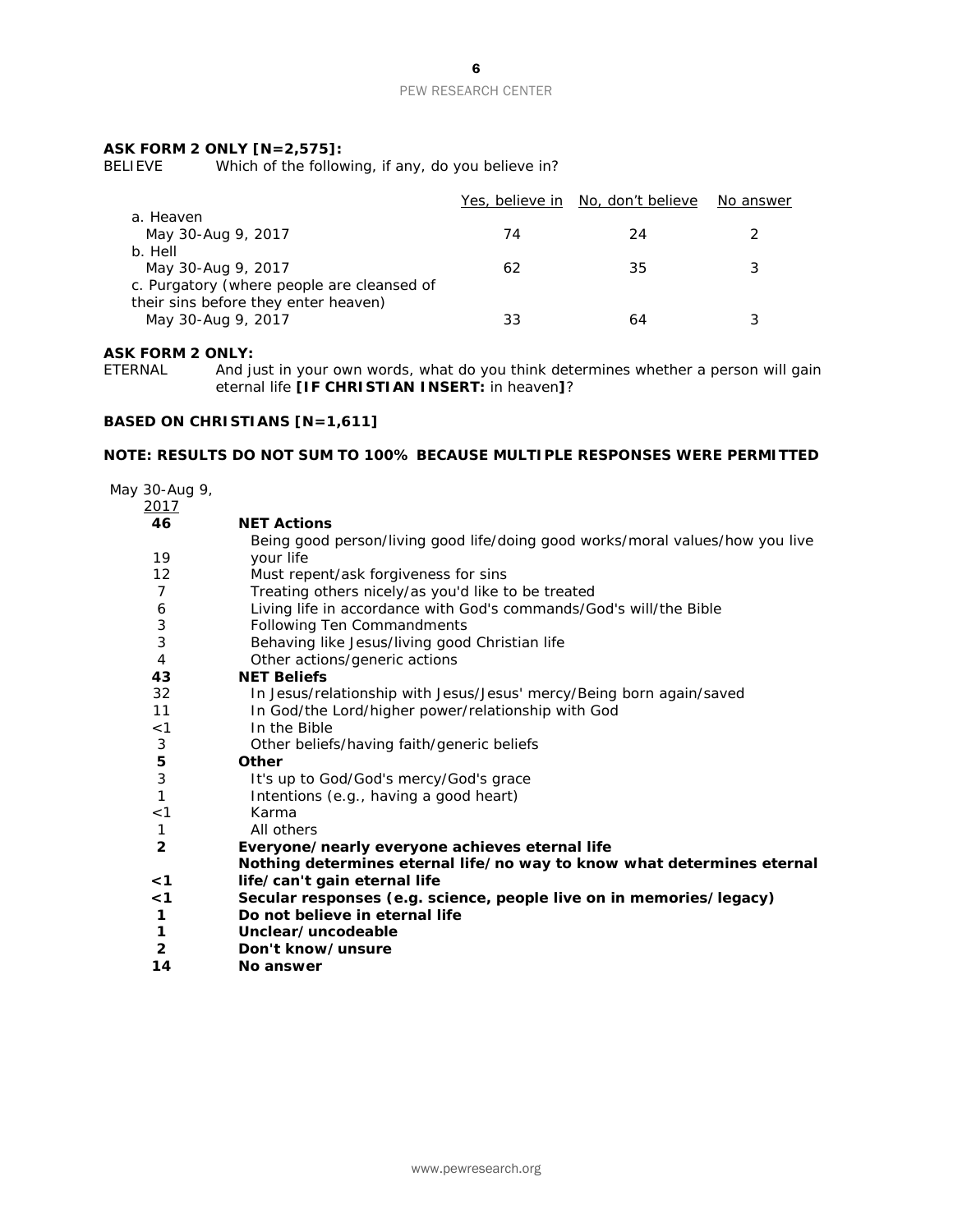#### **ASK FORM 1 ONLY [N=2,623]:**

KFAITH As far as you know…Which of these religious groups traditionally teaches that salvation comes through faith alone?

#### **[RANDOMIZE "ONLY PROTESTANTS" AND "ONLY CATHOLICS"]**

May 30-Aug 9,

 $\frac{2017}{23}$ 

- 23 Only Protestants (*Correct)*
- 11 Only Catholics<br>45 Both
- 45 Both<br>19 Neith
- **Neither**
- 3 No answer

# **ASK FORM 1 ONLY [N=2,623]:**<br>KREFORM What is the term of

What is the term commonly used to refer to the historical period in which Protestants broke away from the Catholic Church? **[RANDOMIZE "THE REFORMATION," "THE GREAT SCHISM," "THE GREAT CRUSADE," "THE FRENCH REVOLUTION"]** 

May 30-Aug 9,

2017

- 65 The Reformation (*Correct)*
- 
- 6 The Great Schism<br>18 The Great Crusade The Great Crusade
- 5 The French Revolution<br>7 Not sure<sup>4</sup>
- Not sure<sup>[4](#page-6-0)</sup>
- 1 No answer

<span id="page-6-0"></span> $\overline{a}$ <sup>4</sup> "Not sure" only displayed if respondent originally skipped the question.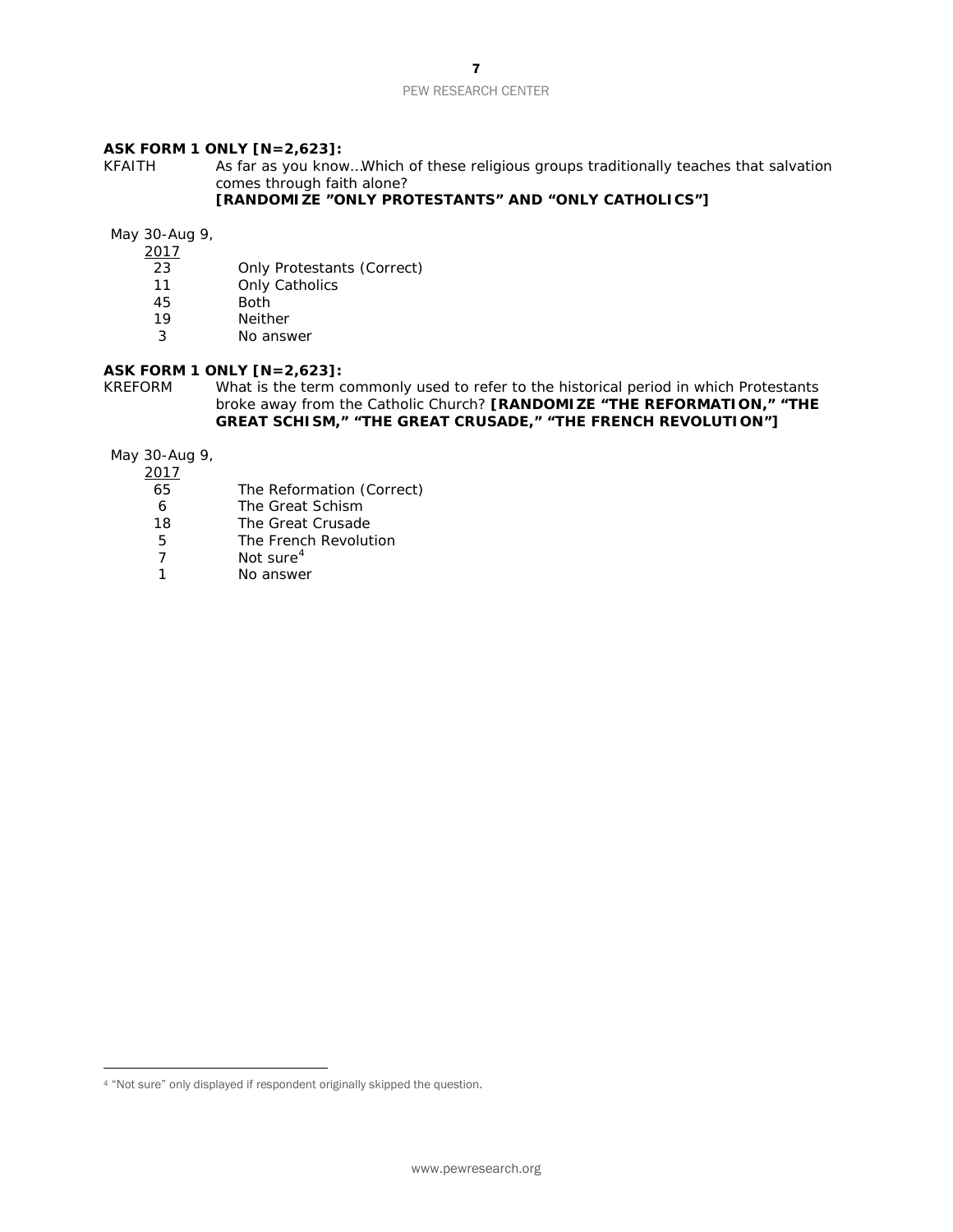# **ASK FORM 2 IF AFFILIATED WITH A RELIGION:**<br>COMPRELIG From what you know, please tell us w

COMPRELIG From what you know, please tell us whether each of the following religions and your own religion are very similar, somewhat similar, somewhat different, or very different? **[RANDOMIZE ITEMS, DISPLAY CHOICES IN FORWARD/REVERSE ORDER FOR RANDOM HALF OF SAMPLE]**

|                                                                                                                            | Very<br>similar | Somewhat<br>similar | Somewhat<br>different | Very<br>different | No<br>answer |
|----------------------------------------------------------------------------------------------------------------------------|-----------------|---------------------|-----------------------|-------------------|--------------|
| ASK IF AFFILIATED AND NOT CATHOLIC<br>$[N=1,399]$ :<br>a. The Catholic religion<br>May 30-Aug 9, 2017                      | 15              | 34                  | 23                    | 27                | 1            |
| ASK IF AFFILIATED AND NOT<br>PROTESTANT/OTHER CHRISTIAN<br>$[N=740]$ :<br>b. The Protestant religion<br>May 30-Aug 9, 2017 | 14              | 33                  | 23                    | 27                | 3            |
| ASK IF AFFILIATED AND NOT MORMON<br>$[N=1,791]$ :<br>c. The Mormon religion<br>May 30-Aug 9, 2017                          | 3               | 17                  | 25                    | 51                | 3            |
| ASK IF AFFILIATED AND NOT JEWISH<br>$[N=1,758]$ :<br>d. The Jewish religion<br>May 30-Aug 9, 2017                          | 6               | 29                  | 28                    | 33                | 4            |
| ASK IF AFFILIATED AND NOT MUSLIM<br>$[N=1,818]$ :<br>e. The Muslim religion<br>May 30-Aug 9, 2017                          | 2               | 14                  | 17                    | 64                | 3            |
| ASK IF AFFILIATED AND NOT BUDDHIST<br>$[N=1,821]$ :<br>f. The Buddhist religion<br>May 30-Aug 9, 2017                      | 2               | 12                  | 17                    | 65                | 4            |
| ASK IF AFFILIATED AND NOT HINDU<br>$[N=1,822]$ :<br>g. The Hindu religion<br>May 30-Aug 9, 2017                            | 1               | 11                  | 16                    | 68                | 4            |